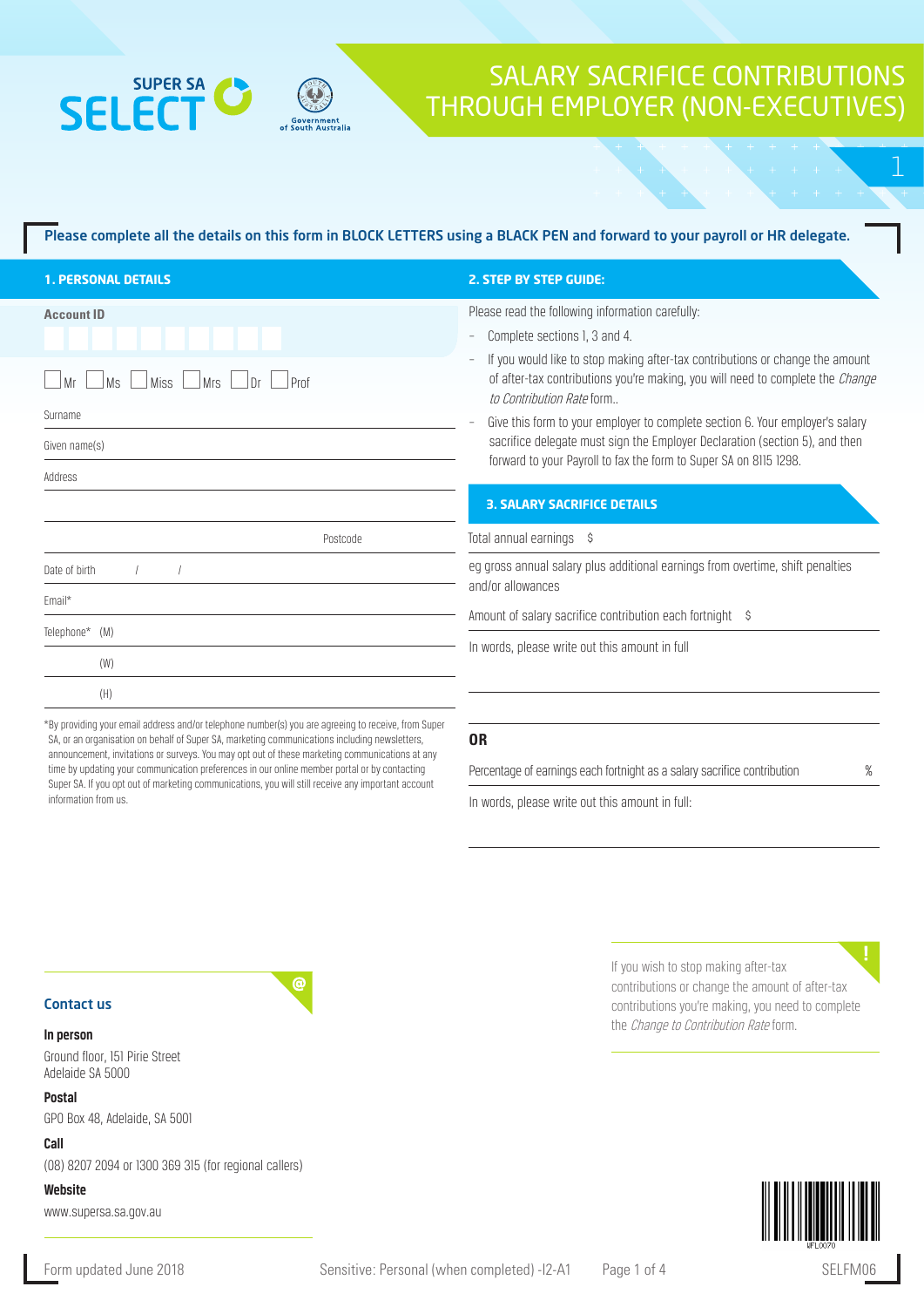



2

### Please complete all the details on this form in BLOCK LETTERS using a BLACK PEN and forward to your payroll or HR delegate.

### **4. EMPLOYEE DECLARATION**

### **I understand that:**

- By signing this agreement, I am authorising my employer to contribute on my behalf into Super SA Select. These contributions will be deducted by my employer from my before-tax salary for each relevant pay period.
- My salary sacrifice contributions to my Super SA Select account are included in the \$25,000 annual concessional cap. I am aware that breaching the cap will result in additional tax being payable. I know that I can find more information about tax in super on the Super SA Select Tax fact sheet and the ATO website.
- An administration fee of \$44 including GST is payable to my employer from my after-tax salary at the commencement of this Agreement. I understand that if I wish to change the amount or percentage of my salary sacrifice contribution I will need to enter into a new Agreement at an additional cost of \$44.
- I must complete the attached Financial Advice Certification (Form 9) acknowledging my responsibility to obtain independent financial advice before entering into this Agreement to salary sacrifice. (Please return this form to your employer.)
- My employer is not liable, either directly or indirectly, in respect of any matter concerning my contributions, unless such liability cannot be abrogated by statute.
- By signing below, I will indemnify my employer from and against:
	- Any income tax or any other taxation liability whatsoever (including any administrative penalty, fine or other amount) that may become payable pursuant to any relevant taxation legislation and rulings
	- Any other liability whatsoever not otherwise described above, in respect of the contributions by my employer, which includes any information supplied by my employer including but not limited to any estimate of total annual earnings and the amount of the contributions and any matter not otherwise described herein, and
	- All charges, costs, damages, disbursements, fees, losses suffered or incurred by my employer in relation to any matter associated with the contributions by my employer.

**Signature: Date: / /**

**Please note that this form cannot be processed until you have signed the Employee Declaration above and forwarded it to your employer's salary sacrifice delegate or payroll office (whichever is applicable), for completion of the Employer Declaration. The Financial Advice Certification (Form 9) must also be forwarded to your employer's delegate/payroll office.**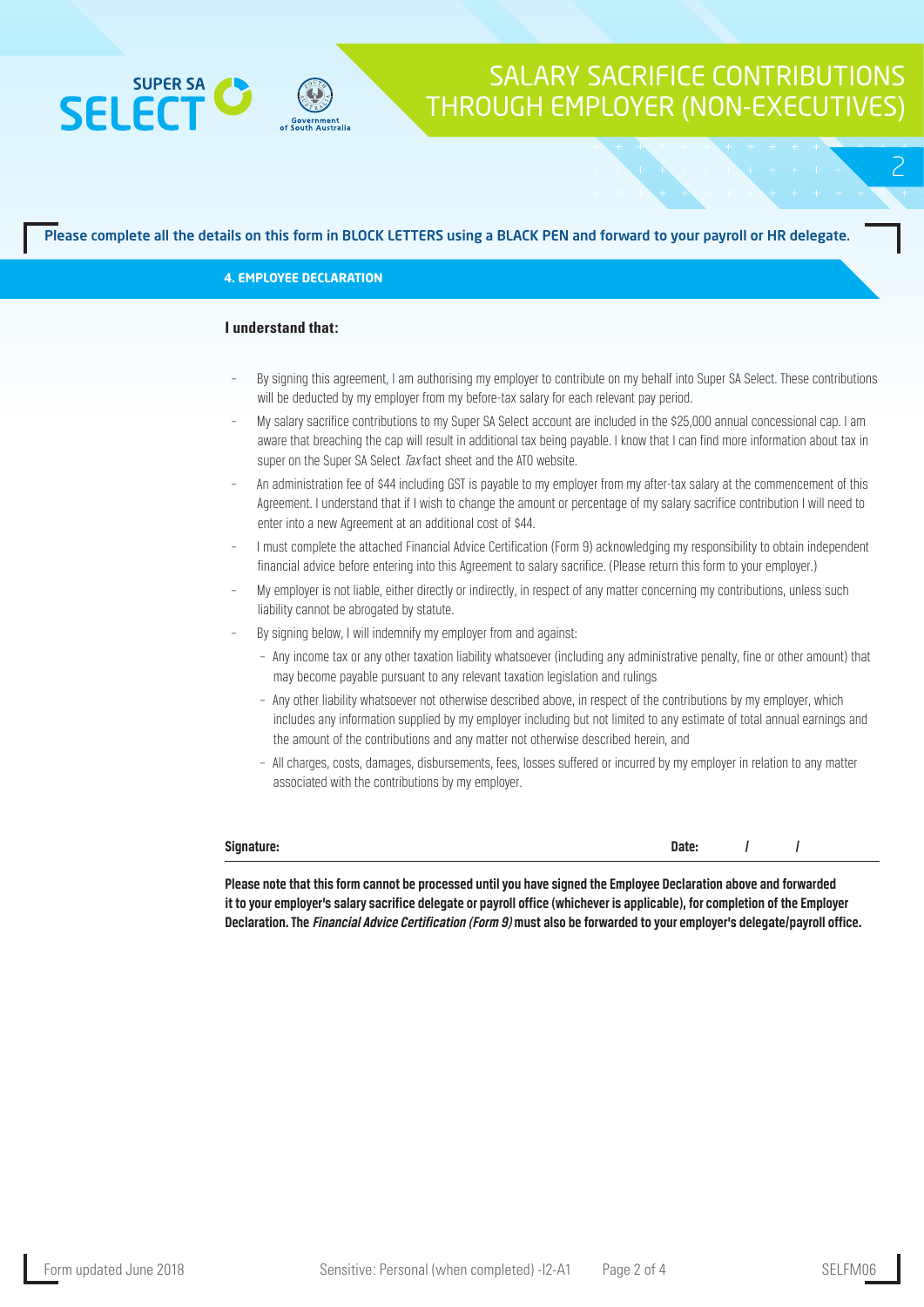

## SALARY SACRIFICE CONTRIBUTIONS THROUGH EMPLOYER (NON-EXECUTIVES)

3

### Please complete all the details on this form in BLOCK LETTERS using a BLACK PEN and forward to your payroll or HR delegate.

### **5. EMPLOYER DECLARATION**

### **(This section needs to be signed by your employer's salary sacrifice delegate.)**

The employer agrees and acknowledges as follows:

– That upon the employee signing and delivering this Agreement to the employer, the employer will commence making the deductions and contributions for salary sacrifice only, as outlined in the Employee Declaration (section 4), subject to acknowledgement of the employee as a salary sacrifice member by Super SA or acceptance of the employee as a Super SA Select member by the Southern Select Super Corporation, as Trustee.

| Employer salary sacrifice delegate signature | Date                   |  |
|----------------------------------------------|------------------------|--|
| Employing agency                             | Date faxed to Super SA |  |
| Payroll contact name                         | Fax                    |  |

### **Please complete all the details on this form and arrange for payroll to return it to Super SA.**

| <b>6. PAYROLL ACTION (PAYROLL USE ONLY)</b> |  |  |                         |  |  |
|---------------------------------------------|--|--|-------------------------|--|--|
| Date payroll actioned                       |  |  | Deductions commence PPE |  |  |